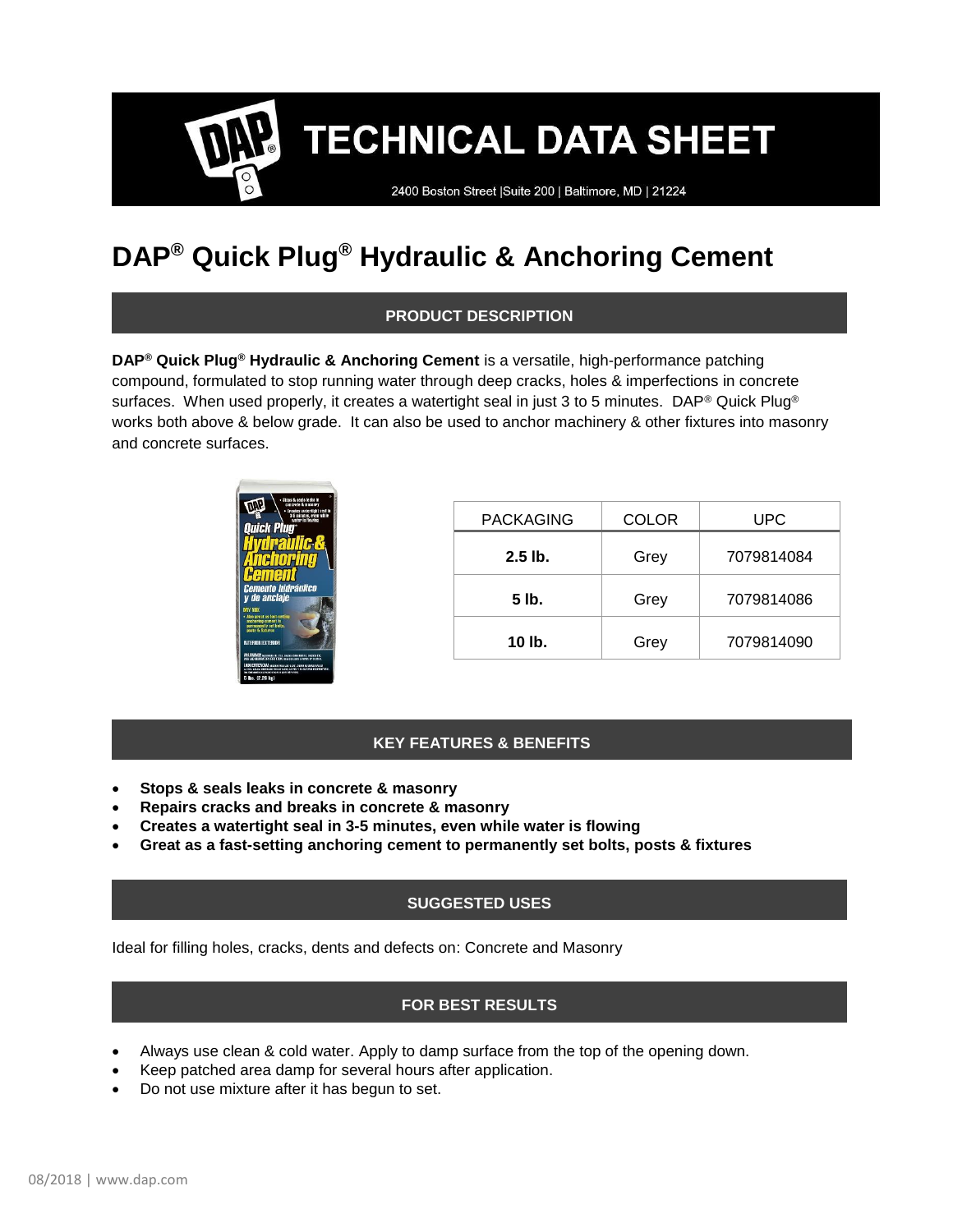**TECHNICAL DATA SHEET** 

2400 Boston Street | Suite 200 | Baltimore, MD | 21224

**TOOLS NEEDED**: Clean mixing container, stirring stick, chisel, hammer, broad putty knife or trowel, wire brush, rubber gloves.

# **APPLICATION**

#### **WHEN USING AS HYDRAULIC CEMENT:**

- **1. SURFACE PREPARATION:** Chisel holes to enlarge them by at least ¼", forming an inverted "V". Remove any loose or chipped concrete, brush clean. Make sure that the surface to be patched is damp. The surface can be prepared even while water is flowing from area to be patched.
- 2. **MIXING INSTRUCTIONS:** Add Quick Plug® to clear water in a clean container, mixing 3 parts powders to 1-part water by volume. Stir mixture until it reaches putty-like paste. Desired consistency should be that of thick, ready-mixed concrete. Mixture will begin to set in 3 to 5 minutes so only mix as much material as you can use in this time.
- 3. **APPLICATION**: Hold compound in gloved hand until it becomes warm. Force it firmly into hole & continue pressing it in place for 3-5 minutes. After 45 minutes, scrape or brush away excess cement for a smooth finish. For inactive leaks, dampen area to be patched. Using a trowel, fill area to be repaired completely with Quick Plug®, then level it to the surrounding surface.

#### **WHEN USING AS ANCHORING CEMENT:**

- **1. SURFACE PREPARATION:** Chisel or drill out a hole 2" deep or greater into surface. Be sure hole is large enough to allow cement to flow easily around object. Remove any loose particles & dampen the surface.
- **2. MIXING INSTRUCTIONS:** Add Quick Plug® to clear water in a clean container, mixing 3 parts powders to 1-part water by volume. Stir mixture. A pourable consistency is desirable. Mix only enough to do the job at hand, as anchoring cement will begin to set in 3 to 5 minutes.
- **3. APPLICATION:** Set the item being anchored into the chiseled/drilled-out opening & pour anchoring cement around it. Level with the surrounding surface. Hold in place for 5 minutes until material begins to stiffen. Trim or brush away excess material. For vertical surfaces, fill hole with product & press item to be anchored into place. Smooth out excess material.

| Work Time             | 3-5 minutes             |
|-----------------------|-------------------------|
| Set Time              | Approximately 5 minutes |
| <b>Full Cure Time</b> | Approximately 28 days   |